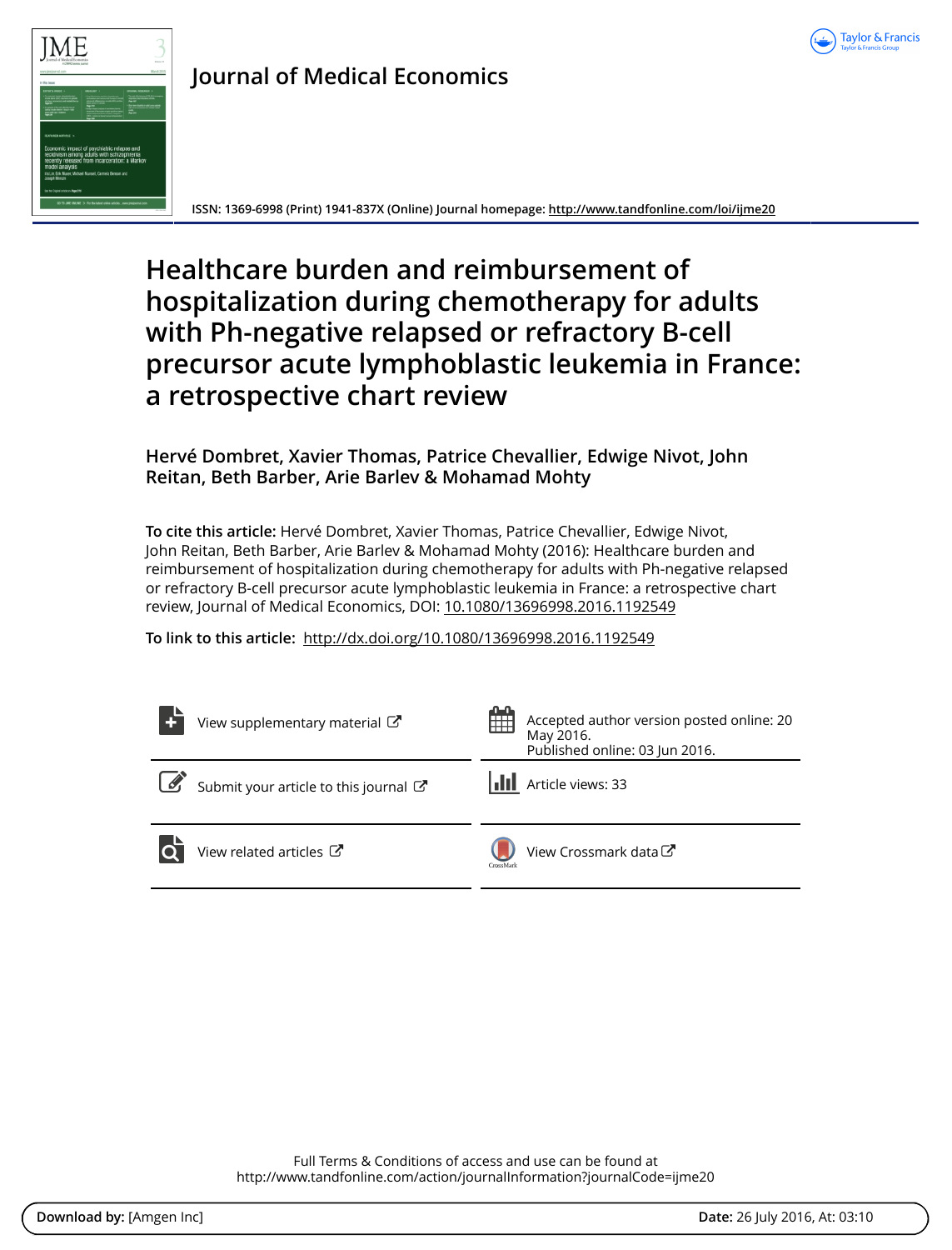#### <span id="page-1-0"></span>ORIGINAL ARTICLE



# Healthcare burden and reimbursement of hospitalization during chemotherapy for adults with Ph-negative relapsed or refractory B-cell precursor acute lymphoblastic leukemia in France: a retrospective chart review

Hervé Dombret<sup>a</sup>, Xavier Thomas<sup>b</sup>, Patrice Chevallier<sup>c</sup>, Edwige Nivot<sup>d</sup>, John Reitan<sup>e</sup>, Beth Barber<sup>f</sup>, Arie Barlev<sup>f</sup> and Mohamad Mohty<sup>g,h,i</sup>

<sup>a</sup>Hôpital Saint-Louis, Paris, University Paris Diderot, France; <sup>b</sup>Hôpital Lyon-Sud, Lyon, France; <sup>C</sup>HU de Nantes, Nantes, France; <sup>d</sup>Amgen Health Economics, Boulogne-Billancourt, France; <sup>e</sup>RJM Group, Crown Point, IN, USA; <sup>f</sup>Amgen Global Health Economics, Thousand Oaks, CA, USA;<br><sup>9</sup>Hôpital Saint-Antoine, Paris, France: <sup>h</sup>Llniversité Pierre & Marie Curie, Paris, Fr Hôpital Saint-Antoine, Paris, France; <sup>h</sup>Université Pierre & Marie Curie, Paris, France; <sup>i</sup>INSERM U938, Paris, France

#### **ABSTRACT**

**Objective:** Philadelphia chromosome negative [Ph(--)] relapsed or refractory (R/R) B-precursor acute lymphoblastic leukemia (ALL) is an extremely rare condition requiring intensive treatment. This retrospective chart review aimed to quantify hospitalizations and reimbursement in this patient population in France.

**Methods:** Patients aged  $\geq$ 18 years and with at least one hospitalization for Ph( $-$ ) R/R B-precursor ALL were included in the study. They were relapsed with first remission lasting <12 months, relapsed after first salvage therapy, relapsed any time after hematopoietic stem cell transplant (HSCT), or were refractory to initial or salvage therapy. Data were collected from the index date (first diagnosis of R/R ALL) until death or loss to follow-up. The chemotherapy period was defined as the first chemotherapy date after the index date to the earliest of death, loss to follow-up, last chemotherapy dose plus 30 days, or initiation of HSCT. The primary outcome was the percentage of time hospitalized during the chemotherapy period.

Results: Thirty-three patients were included, with a mean age of 49 years. The mean proportion of time spent in the hospital during the chemotherapy period was  $46\%$  (95% CI =34-57%). Patients had a mean of 2.2 (SD  $=$  1.5) inpatient hospitalizations and the mean length of stay per hospitalization was 16.8 (SD  $=$  14.8) days. During the chemotherapy period, the mean amount reimbursed per hospitalization was  $\epsilon$ 31 067 (SD =  $\epsilon$ 4850) and the total hospitalization reimbursement per patient was  $\epsilon$ 68 344. From the index date to death, excluding HSCT, the total reimbursement per patient was  $\epsilon$ 108 873.

Limitations: The sample size was small, although this was expected given the rarity of the patient population.

Conclusions: Adults with Ph(-) R/R B-precursor ALL had repeated and prolonged hospitalizations during salvage chemotherapy. Approximately half the follow-up period was spent in the hospital, and this time was associated with high economic burden in France.

#### ARTICLE HISTORY

Received 17 March 2016 Revised 16 May 2016 Accepted 18 May 2016 Published online 2 June 2016

#### **KEYWORDS**

Relapsed or refractory acute lymphoblastic leukemia; chemotherapy; hospitalization; reimbursement

#### Introduction

Acute lymphoblastic leukemia (ALL) is a rare hematologic malignancy with an estimated annual incidence rate in adults of approximately 1.4 per 100 $000^{1,2}$ . In ALL, the aggressive production of abnormal lymphoblasts suppresses and crowds out the production of normal blood cells in the bone marrow, causing hematological deficiency—specifically anemia, immune system impairment, and thrombocytopenia<sup>3</sup>. In most patients with ALL, the disease is diagnosed within a few weeks after onset of symptoms, and the symptoms are severe enough to require urgent medical attention. Diagnosis invariably leads to immediate hospital admission for symptom management and treatment initiation, without which most patients with ALL would die within days to weeks<sup>3</sup>. .

Philadelphia chromosome negative [Ph(-)] B-cell precursor ALL is a sub-population of ALL, which historically has had no targeted treatment options after relapsing or becoming refractory (R/R) to treatment. The estimated annual incidence rate of adults with Ph(-) R/R B-cell precursor ALL is 0.2 per 100 000 person-years, corresponding to 120–130 new patients per year in France<sup>[4](#page-5-0)</sup>. Until the recent approval of blinatumo-mab<sup>[5,6](#page-5-0)</sup>, treatment options were limited to salvage chemo-therapies<sup>[7](#page-5-0)</sup>. The selection of salvage chemotherapy is challenging, given that many of the options include classes of drugs the patient has already been exposed to and failed $8-10$ . In addition, there is no standard of care for adults with  $Ph(-)$ R/R B-cell precursor ALL. A French study of 421 adult ALL patients who relapsed after participation in the LALA-94 trial reported that a variety of multi-agent salvage chemotherapy

CONTACT Hervé Dombret & herve.dombret@sls.aphp.fr **Blood Disease Department (Leukemia Unit**), University Hospital Saint-Louis, University Paris Diderot, 1 avenue Claude Vellefaux, 75475 Paris Cedex 10, France

Supplemental data for this article can be accessed [here](http://dx.doi.org/10.1080/13696998.2016.1192549) - 2016 Informa UK Limited, trading as Taylor & Francis Group www.informahealthcare.com/jme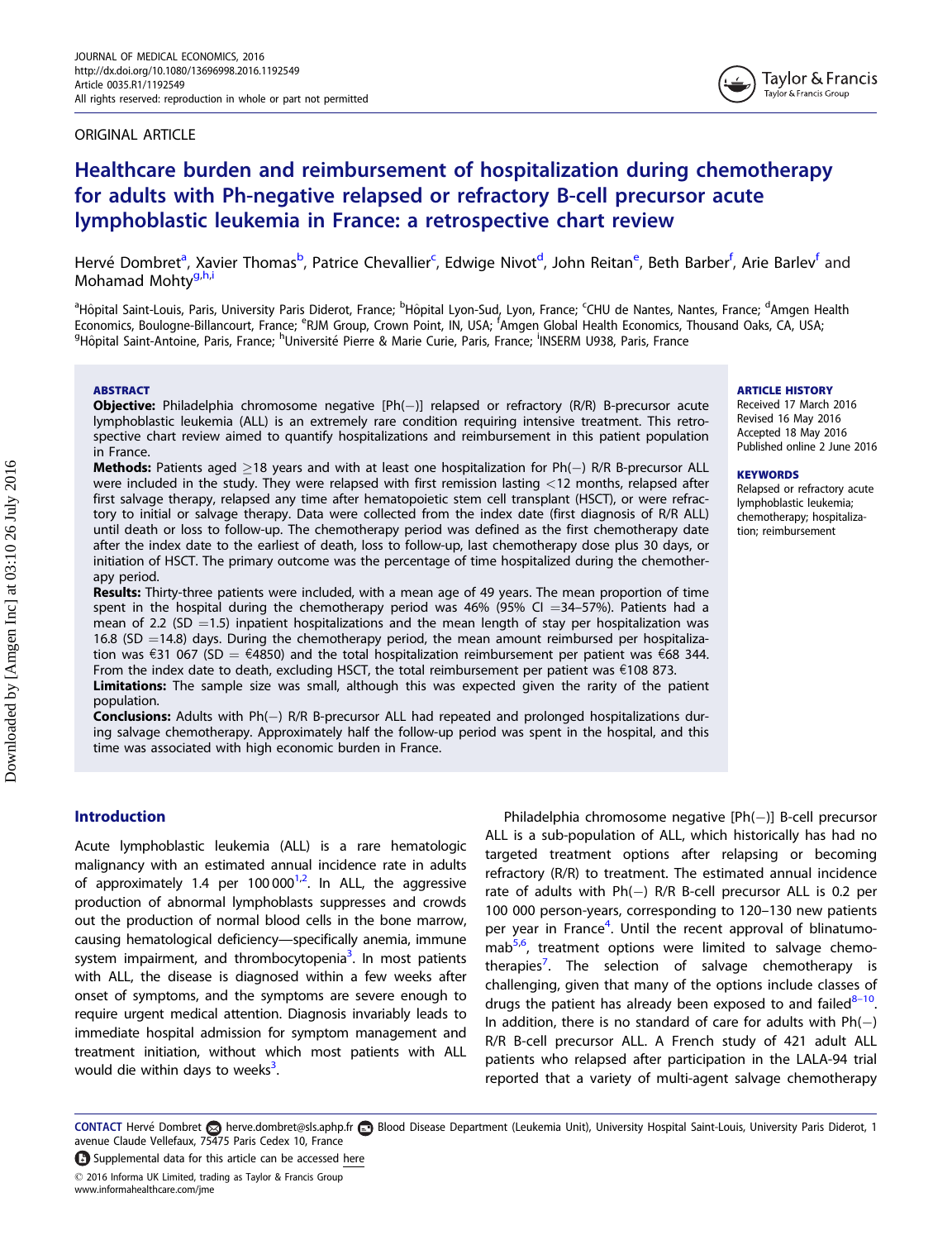<span id="page-2-0"></span>regimens were administered following the relapse, including the same chemotherapies that were used for initial induction therapy, but no clear choice of salvage chemotherapy was apparent and outcomes were universally poor $11$ . Furthermore, salvage chemotherapies are associated with severe toxicities, including hematological adverse events, infections, and neurologic toxicities<sup>12–15</sup>. With salvage chemotherapy, treatment-related mortality is reported to range from  $11-23\%^{8,16}$  $11-23\%^{8,16}$  $11-23\%^{8,16}$ , and it is widely recognized that most patients require extensive inpatient hospitalization for treatment administration and toxicity management.

Although clinicians treating adults with Ph(-) R/R B-cell precursor ALL recognize that hospitalization is required to manage these patients, the extent of the burden has not previously been measured or reported in the literature. The primary objective of this study was to quantify proportion of time spent in the hospital by adults with Ph $(-)$  R/R B-cell precursor ALL treated with salvage chemotherapy. Secondary objectives to further determine the burden of hospitalization were to identify the main reasons for hospitalization, determine the frequency of hospitalizations, and estimate the costs associated with hospitalization stays.

#### **Methods**

#### Study design and patient selection

This was a retrospective chart review of adults with  $Ph(-)$  R/R B-cell precursor ALL who were treated in French hospitals. Hospitals were selected to include those with inpatient diagnostic and treatment facilities for patients with ALL, a network of hematologists/oncologists who treat R/R ALL patients, and that had been operational for at least 2 years.

The study period was from 2003–2014. Patient records or charts were screened from October 2013 going backwards until at least 30 eligible patients were identified. Eligible patients were adults aged 18 years or older, with

Ph(-) B-cell precursor ALL who were relapsed with first remission lasting less than 12 months, or relapsed after first salvage therapy, or relapsed any time after HSCT, or refractory to primary induction or salvage therapy. Patients were to have been hospitalized for at least one episode of R/R ALL with an electronic medical record or chart available for review and data collection. Patients enrolled in either blinatumomab- or inotuzumab ozogamicin-related clinical trials were excluded.

The protocol was approved by French national regulatory authorities, CCTIRS (Comité Consultatif sur le traitement de l'information en matière de recherche dans le domaine de la santé) reference number 14.803, and CNIL (Commission Nationale de l'Informatique et des Libertés) reference number DR-2015-71.

Patient data were collected from the 'index date' until the patient died or was lost to follow-up, and outcomes were evaluated during pre-specified 'time periods' (Figure 1). The index date was the first time an ALL patient was recorded as refractory or relapsed, as per inclusion criteria. The 'chemotherapy period' was pre-specified to represent the time during which the most intensive chemotherapy is assumed to be administered and before patients receive a transplant. The chemotherapy period was defined as the first chemotherapy date after the index date to the earliest of last chemotherapy dose plus 30 days, initiation of HSCT, death, or loss to follow-up. For patients who received HSCT after the index date, the 'HSCT period' was defined as the time from starting HSCT to the earliest of death, loss to follow-up, or relapse of ALL. Patients with no recorded death were lost to follow-up and considered alive at the end of the study.

### Data collection

Collected data included dates of initial diagnosis, chemotherapy administration, first, second and most recent relapse,



Figure 1. Study schema. The index date was the first time in the medical records the patient was diagnosed with ALL that was refractory or had relapsed according to the inclusion criteria (with a first remission duration <12 months, within 12 months of HSCT, or in second or greater salvage therapy). The chemotherapy period was the time from first hospital admission for chemotherapy to the earliest of last dose of chemotherapy +30 days, start of HSCT, after 105 days, death, or loss to follow-up. The HSCT period was the time from start of HSCT to earliest of relapse, death, or loss to follow-up.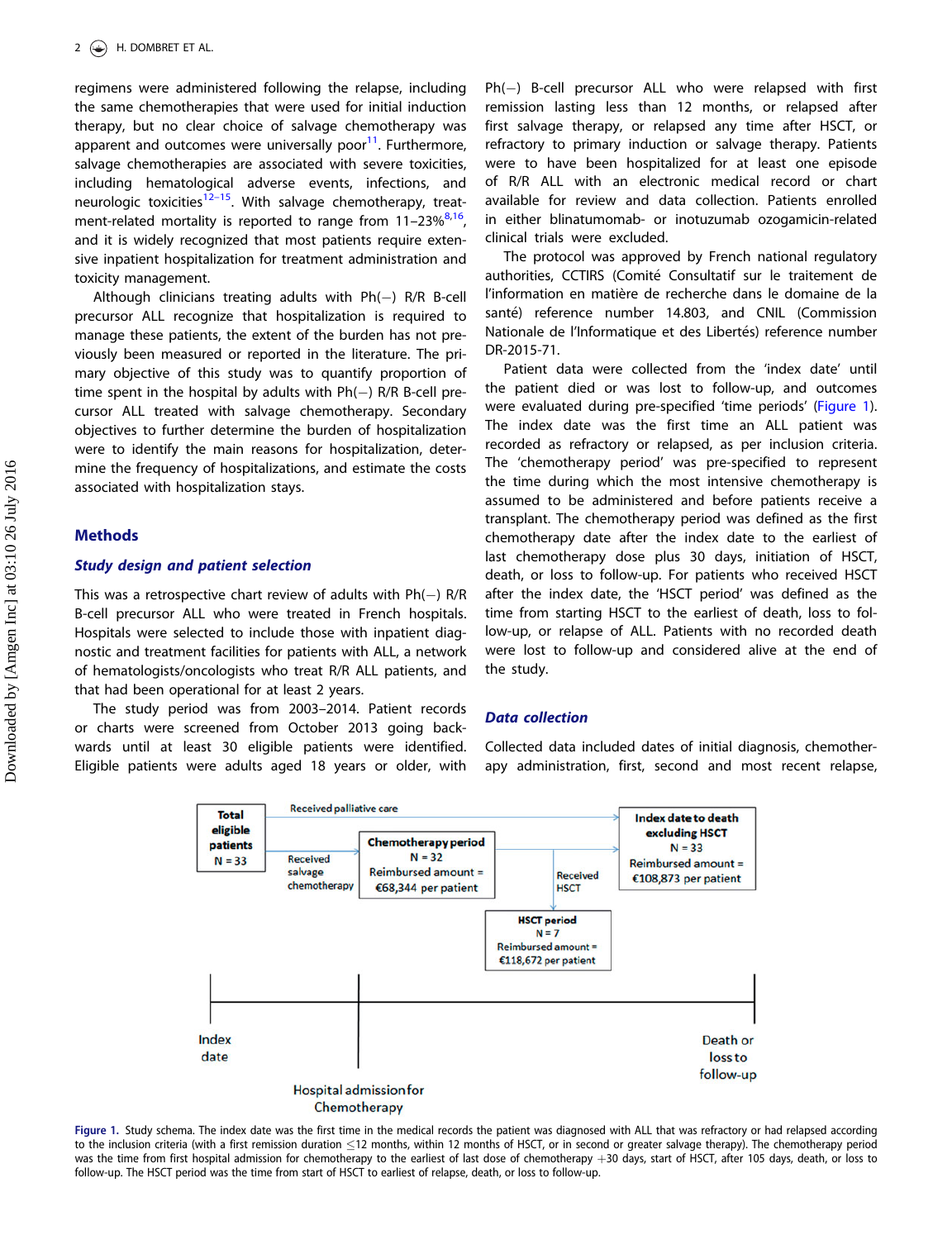HSCT, and death; age at diagnosis and relapse; length of inpatient hospital stays during salvage therapy; and reasons for hospitalization.

# Outcomes of interest

The primary outcome was the percentage of time spent in the hospital during the chemotherapy period. In addition, the number and types of hospital admissions, length of hospital stay(s) and reasons for hospitalization were summarized, and reimbursement amounts of hospitalizations were estimated.

#### Statistical analysis

All patients who met the inclusion criteria were included in the analyses. For the primary outcome, the percentage of time spent in the hospital during the chemotherapy period was calculated as the number of days in the hospital divided by the total number of days during the chemotherapy period.

Other outcomes related to the number of hospital admissions and length of hospital stays were calculated for the chemotherapy period. The same analyses were calculated from the index date until death or loss to follow-up, including and excluding the HSCT period.

Reimbursement amounts were estimated using a weighted average of the amount reimbursed by the French Public Insurance for any hospital stay given a diagnosis-related group (DRG) code of adult patients with ALL. Hospital stays for ALL were classified into one of eight categories (chemotherapy, transfusions, fever, transfusion plus fever, infections, sepsis, sepsis plus fever, no comorbidity) and DRG codes were assigned depending on the complexity and severity of the hospitalization. Severity levels range from 1–4, with reimbursement increasing as the severity level increases. When multiple categories of diagnoses are present for a given hospital stay, the DRG code with the highest



Reasons with a frequency of  $\geq$ 10% are presented. More than one reason is possible for each admission.

reimbursement is assigned to the stay. To obtain the weighted average of reimbursement amount per hospitalization, the relative proportion of all hospital stays in 2013 for ALL was multiplied by the respective mean amount reimbursed in 2013 for each severity of hospital stay, and the weighted values for each severity level were added together. A retrospective analysis of the French National Hospital database (PMSI) was conducted to determine the number of hospital stays and reimbursement amount assigned to each stay according to severity level during 2013 (Supplementary Table 1). Descriptive statistics were calculated for all outcomes. Means (standard deviation [SD]) or medians (interquartile range and range) were provided for continuous variables. Incidence rates and proportions were provided for categorical variables.

#### **Results**

### Study population

Thirty-three patients from four sites in France met the inclusion criteria and were included in the analyses. The median age of the patients was 54 years (range  $=$  19–75 years), and most (61%) were male (Table 1). Over half of the patients (52%) were relapsed, with a first remission duration of less than 1 year. Approximately one-fifth of patients received a HSCT following salvage chemotherapy (21%) and salvage chemotherapy was palliative in one patient. By the end of the observation period 29 patients (88%) had died; of these, 23 patients had not received a transplant. Four patients were alive and lost to follow-up.

# Hospitalizations and reimbursement during the chemotherapy period

Thirty-two patients received salvage chemotherapy and were included in the chemotherapy period. The mean (SD) duration of the chemotherapy period was 87 (35) days. During the chemotherapy period patients spent almost half of their time in the hospital (46%, 95% CI  $=$  34–57%). The 32 patients experienced 71 inpatient hospitalizations, 70 day-hospital stays, and six outpatient visits ([Table 2](#page-4-0)). The mean number of inpatient hospitalizations was 2.2 (SD  $=$ 1.5) per patient, with a mean length of stay of 16.8 days  $(SD = 14.8)$  per hospitalization.

|  | Table 1. Patient characteristics and treatment received during salvage. |  |  |          |
|--|-------------------------------------------------------------------------|--|--|----------|
|  |                                                                         |  |  | $n - 33$ |

|                                                    | .            |
|----------------------------------------------------|--------------|
| Age at index date, years                           |              |
| Median (range)                                     | 54 (19 - 75) |
| Male, $n$ $(\%)$                                   | 20(61)       |
| Disease status at index date, $n$ (%)              |              |
| Relapsed with first remission $\leq$ 12 months     | 17 (52)      |
| Relapsed after first salvage                       | 5(15)        |
| Relapsed after HSCT                                | 7(21)        |
| Refractory to primary induction or salvage therapy | 4 (12)       |
| Status at the end of follow-up, $n$ (%)            |              |
| Dead                                               | 29 (88)      |
| Alive (lost to follow-up)*                         | 4(12)        |
| Treatment received during salvage                  |              |
| Chemotherapy                                       | 32 (97)      |
| <b>HSCT</b>                                        | 7(21)        |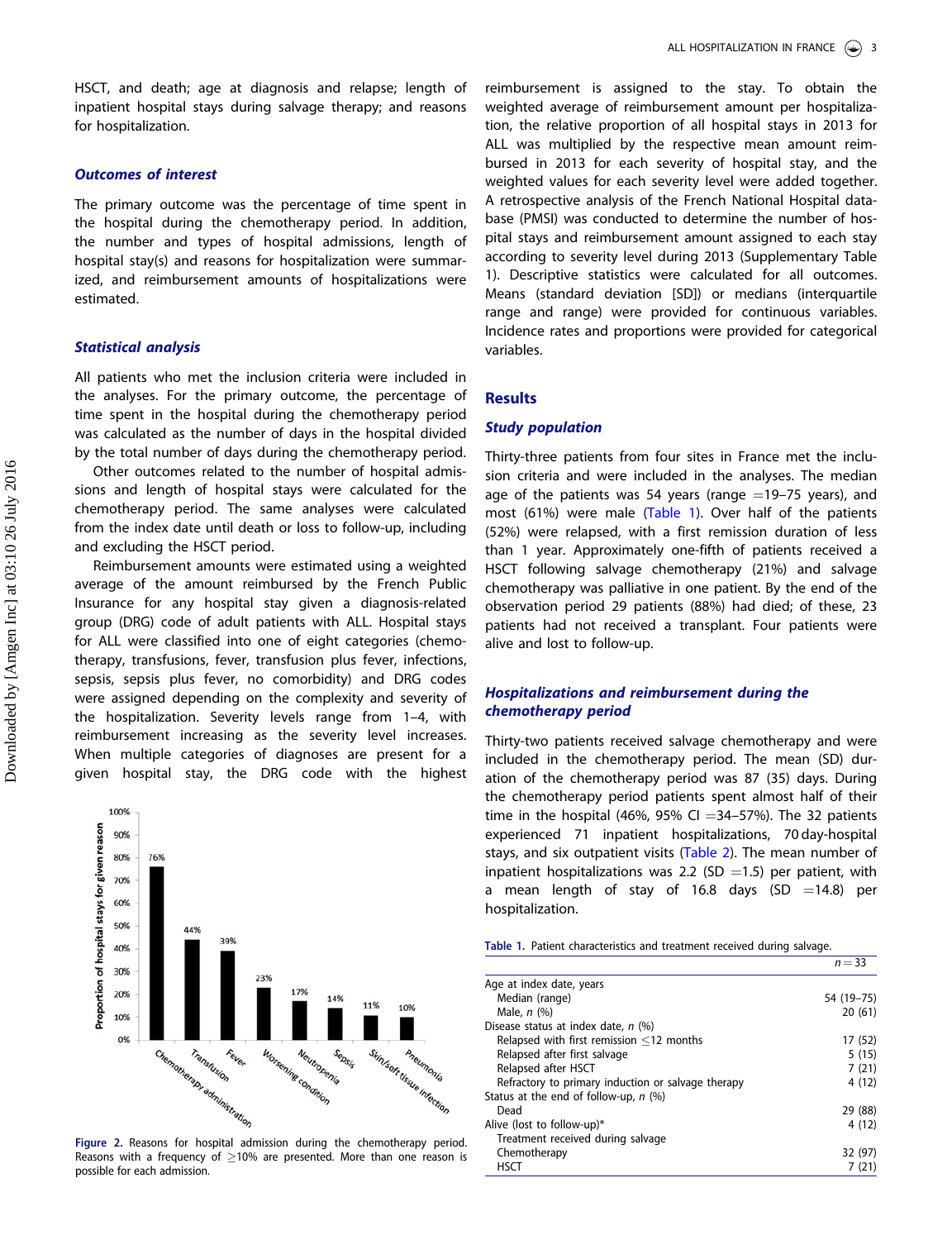<span id="page-4-0"></span>The mean reimbursement per hospitalization was  $£31$  067 (SD =4850) for an inpatient stay,  $\epsilon$ 674 (SD =0) for a day stay, and  $\epsilon$ 394 (SD =0) for an outpatient visit (Table 3). The calculated total hospitalization reimbursement per patient during the chemotherapy period was  $\epsilon$ 68 344.

Most patients were hospitalized for more than one reason during each admission. The most common reason was to administer chemotherapy, cited in 76% of hospital admissions [\(Figure 2\)](#page-2-0). The next most common reasons were blood transfusion (44%) and fever (39%).

# Total hospitalizations and reimbursement from R/R ALL diagnosis to death

# Total hospitalizations and reimbursement excluding the HSCT period

As the total reimbursement from R/R ALL diagnosis to death is likely to be substantially impacted by HSCT, the reimbursed amounts are reported here, excluding those related to HSCT. Excluding hospital visits for HSCT, there were 121 inpatient hospitalizations, 141 day-hospital stays, and 23 outpatient visits (Table 2). A mean of 3.7 (SD  $=$  3.1) inpatient hospitalizations per patient was observed when the HSCT period was excluded, and the mean length of stay was 13.7 (SD = 13.5) days.

The mean reimbursement per hospitalization was  $\epsilon$ 28 832 (SD =8867) for an inpatient stay,  $674$  (SD =0) for a day stay, and  $\epsilon$ 394 (SD =0) for an outpatient visit. The calculated total hospitalization reimbursement per patient excluding the HSCT period was  $£108873$  (Table 3).

#### Table 2. Hospitalizations in patients with Ph-negative B-cell precursor R/R ALL.

|  |  | <b>HSCT</b> period only |
|--|--|-------------------------|
|  |  |                         |

Hospitalizations and reimbursement were evaluated during the HSCT period for the seven patients who received a transplant after the index date. The mean time from the index date to HSCT was 116 (SD 43) days. During the HSCT period, these seven patients experienced 18 inpatient hospitalizations, 20 day hospital stays and 79 outpatient visits (Table 2). Per patient, the mean number of inpatient hospitalizations was 2.6  $(SD = 2.2)$ , with a mean length of stay of 33.9 (SD = 38.0) days.

The mean reimbursement per hospitalization was  $€43$  672  $(SD = 33 241)$  for an inpatient stay, and the day-stay and outpatient reimbursements were the same as for other study periods (Table 3). The calculated total reimbursement per patient in the HSCT period was  $\epsilon$ 118 672.

### **Discussion**

Very little data exist on the burden of treating adults with Ph(-) R/R B-cell precursor ALL using salvage chemotherapy in France. Using a hospital retrospective chart review approach, we found that adults with Ph(-) R/R B-cell precursor ALL currently experience significant hospitalization burden. Once diagnosed with R/R disease, patients spent almost half (46%) of their time in the hospital during the chemotherapy period.

Adults with Ph(-) R/R B-cell precursor ALL are extremely ill. These patients receive intensive chemotherapy regimens, which are commonly associated with significant toxicity that requires inpatient management $8,16$  $8,16$  $8,16$ . As a result, patients experienced prolonged periods of hospitalization during the

|                                           | Chemotherapy period<br>$(n=32$ patients) | Index date to death excluding the HSCT<br>period ( $n = 33$ patients) | HSCT period only<br>$(n=7$ patients) |
|-------------------------------------------|------------------------------------------|-----------------------------------------------------------------------|--------------------------------------|
| Time spent in the hospital                |                                          |                                                                       |                                      |
| Mean (SD) duration of study period in     | 87 (35)                                  |                                                                       |                                      |
| days                                      |                                          |                                                                       |                                      |
| Proportion of time spent in the hospital, | 46 (34 - 57)                             |                                                                       |                                      |
| % (95% CI)                                |                                          |                                                                       |                                      |
| Hospital admissions data                  |                                          |                                                                       |                                      |
| Number of hospital admissions             |                                          |                                                                       |                                      |
| Inpatient                                 | 71                                       | 121                                                                   | 18                                   |
| Day hospital stay                         | 70                                       | 141                                                                   | 20                                   |
| Outpatient visit                          | 6                                        | 23                                                                    | 79                                   |
| Mean (SD) length of stay in days per      | 16.8 (14.8)                              | 13.7(13.5)                                                            | 33.9 (38.0)                          |
| inpatient hospitalization                 |                                          |                                                                       |                                      |
| Patient data                              |                                          |                                                                       |                                      |
| Mean (SD) number of hospital admis-       |                                          |                                                                       |                                      |
| sions per patient                         |                                          |                                                                       |                                      |
| Inpatient                                 | 2.2(1.5)                                 | 3.7(3.1)                                                              | 2.6(2.2)                             |
| Day hospital stay                         | 2.1(3.3)                                 | 4.3(6.3)                                                              | 2.9(6.3)                             |
| Outpatient visit                          | 0.2(0.5)                                 | 0.7(1.8)                                                              | 11.3(24.3)                           |

Table 3. Reimbursement in patients with Ph-negative B-cell precursor R/R ALL.

|                                                             | Chemotherapy period<br>$(n=32 \text{ patients})$ | Index date to death excluding the HSCT<br>period ( $n = 33$ patients) | HSCT period only<br>$(n=7$ patients) |
|-------------------------------------------------------------|--------------------------------------------------|-----------------------------------------------------------------------|--------------------------------------|
| Mean (SD) reimbursement in Euros per<br>hospital admission* |                                                  |                                                                       |                                      |
| Inpatient                                                   | 31 067 (4850)                                    | 28 832 (8867)                                                         | 43 672 (33 241)                      |
| Day hospital stay                                           | 674(0)                                           | 674(0)                                                                | 674(0)                               |
| Outpatient visit                                            | 394(0)                                           | 394(0)                                                                | 394(0)                               |
| Total reimbursement in Euros per<br>patient**               | 68 344                                           | 108 873                                                               | 118 672                              |

\*based on a weighted average of hospitalization reimbursement for ALL from the 2013 French PMSI database.

\*\*calculated by multiplying the reimbursement per admission by mean number of admissions per patient for each type of hospitalization.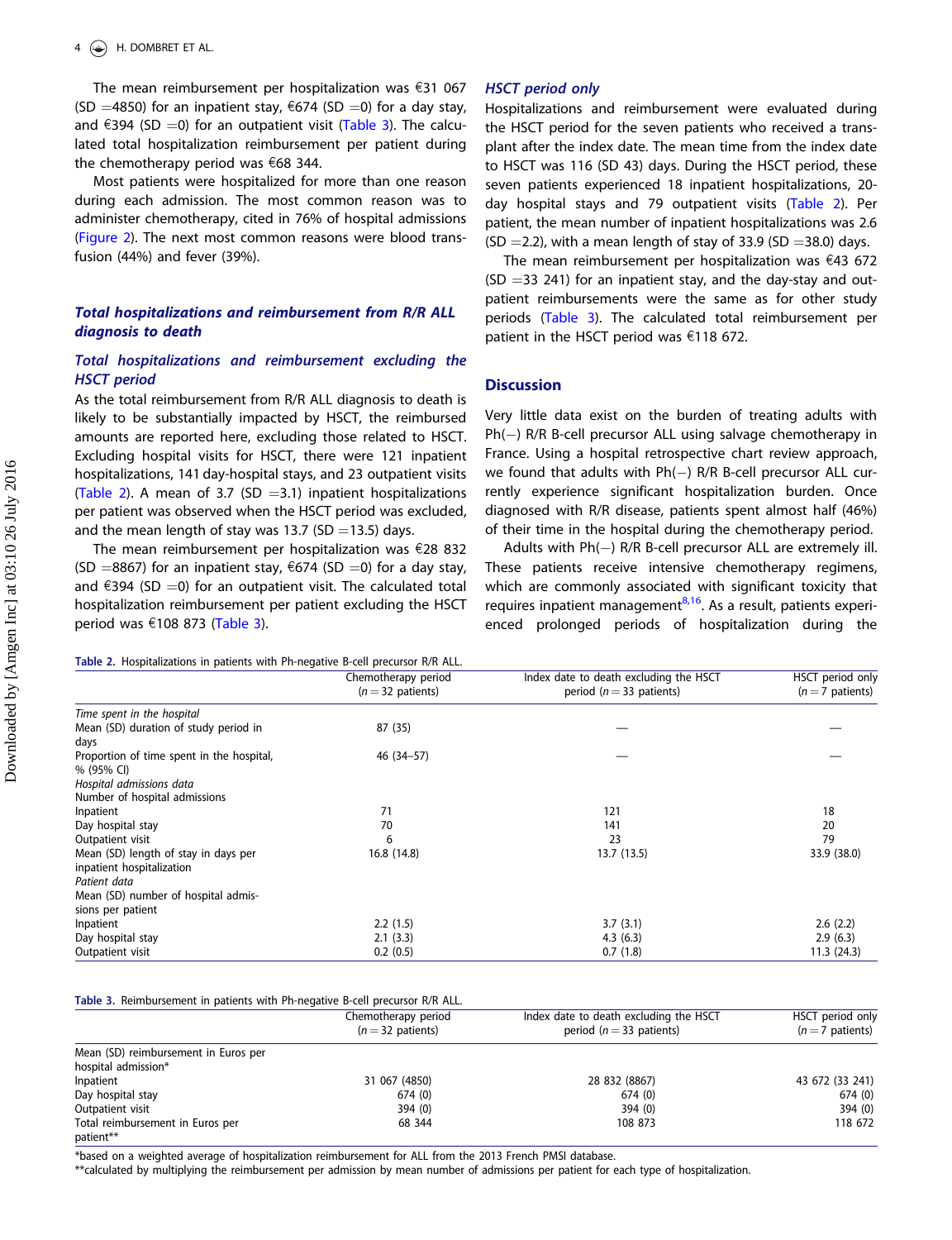<span id="page-5-0"></span>chemotherapy period (mean length of hospital stay was 16.8 days), with patients requiring multiple hospital admissions (mean number of inpatient hospitalizations per patient was 2.2). A high economic burden was observed as a consequence of the duration and frequency of hospitalizations: the reimbursement per patient during the chemotherapy period was  $68$  344 and the reimbursement from the time a patient was diagnosed with  $Ph(-)$  R/R ALL until death was  $€108$  873. Both of these values exclude any reimbursement associated with stem cell transplant, which is also known—and confirmed in this study—to be a very expensive procedure $17,18$ .

The results from this French study are consistent with findings from a similar analysis conducted in the US using a US commercial claims database $19$ . The US study found the mean length of hospital stay among 205 patients was 13.1 days, and patients spent 56.2% of their time in hospital while receiving treatment with chemotherapy. The mean reimbursed amount per hospitalization was \$89 663. Other studies conducted in Italy and Germany also showed comparable results in terms of length of inpatient hospital stay (20–25 days) and proportion of time spent in the hospital during the chemotherapy period  $(56-58%)^{20,21}$  $(56-58%)^{20,21}$  $(56-58%)^{20,21}$  $(56-58%)^{20,21}$  $(56-58%)^{20,21}$ .

One limitation of this study is the small sample size, although this was expected given the rarity of the patient population—the estimated annual incidence rate of adult R/R Ph(-) B-precursor ALL is 0.2 per 100 000 person-years, corresponding to 120–130 new patients per year in France<sup>4</sup>. Within this population, our inclusion criteria selected an even smaller sub-set of poor-prognosis patients, including restrictions to those with early first relapse, relapse after first salvage, and relapse after HSCT. Although the sample size was small, the variation in the reimbursement amounts for the hospitalizations was relatively small (SD =  $\epsilon$ 4850 for inpatient stays during the chemotherapy period), giving increased confidence in the reimbursement estimates. The mean patient age was older than seen in other observational studies in patients with R/R  $ALL<sup>11,16,22,23</sup>$  $ALL<sup>11,16,22,23</sup>$  $ALL<sup>11,16,22,23</sup>$ . Older patients may have more hospitalization due to poorer health or less hospitalization due to administration of less toxic chemotherapy. However, we did not explore age-stratified hospitalizations due to the small patient numbers. Another limitation is that the number of outpatient visits may be under-estimated if patients are seeing physicians outside of the hospital setting, although, since ALL is a severe disease that is treated mainly in the inpatient setting, this would not increase significantly the overall estimates.

In conclusion, this study showed that, currently in France, adults with Ph(-) R/R B-cell precursor ALL have repeated and prolonged hospitalizations. Almost half of the treatment period is spent in hospital, and this time is associated with extremely high economic costs. This study highlights the hospital burden of treating adults with Ph(–) R/R B-cell precursor ALL using salvage chemotherapies, and the need for more effective, tolerable treatments.

#### **Transparency**

# Declaration of funding

This study was funded by Amgen.

# Declaration of financial/other relationships

HD is a consultant and received research support and honoraria from Amgen; MM received research support and honoraria from Amgen; JR is an employee of RJM who received funding from Amgen to conduct this study; EN and BB are employees and stockholders of Amgen; AB was an employee of Amgen at the time the study was conducted. JME peer reviewers on this manuscript have no relevant financial or other relationships to disclose.

### Acknowledgments

The DRG analysis was provided by Gilbert Caranhac, an employee of HoxCom Analytiques who was sub-contracted by RJM. Medical writing assistance was provided by James O'Kelly, an employee of Amgen.

#### References

- [1. H](#page-1-0)owlader N, Noone AM, Krapcho M, et al. SEER Cancer Statistics Review, 1975–2011. Bethesda, MD: National Cancer Institute. [http://](http://seer.cancer.gov/csr/1975_2011/) [seer.cancer.gov/csr/1975\\_2011/](http://seer.cancer.gov/csr/1975_2011/). based on November 2013 SEER data submission, posted to the SEER web site, April 2014
- [2. F](#page-1-0)orman D, Bray F, Brewster DH, et al. Cancer incidence in five continents, Vol X. IARC Scientific Publication No. 164. Lyon: International Agency for Research on Cancer. [http://ci5.iarc.fr/](http://ci5.iarc.fr/Default.aspx) [Default.aspx](http://ci5.iarc.fr/Default.aspx).
- [3. B](#page-1-0)assan R, Gatta G, Tondini C, Willemze R. Adult acute lymphoblastic leukemia. Crit Rev Oncol Hematol 2004;50:223–61
- [4. K](#page-1-0)atz AJ, Chia VM, Schoonen WM, et al. Acute lymphoblastic leukemia: an assessment of international incidence, survival, and disease burden. Cancer Causes Control 2015;26:1627–42
- [5. F](#page-1-0)ood and Drug Administration (FDA). Blincyto drug approval package. [http://www.accessdata.fda.gov/drugsatfda\\_docs/nda/2014/](http://www.accessdata.fda.gov/drugsatfda_docs/nda/2014/125557Orig1s000TOC.cfm) [125557Orig1s000TOC.cfm.](http://www.accessdata.fda.gov/drugsatfda_docs/nda/2014/125557Orig1s000TOC.cfm) Last accessed February 2016
- [6. C](#page-1-0)ommittee for Medicinal Products for Human Use (CHMP). Blinatumomab EPAR. [http://www.ema.europa.eu/docs/en\\_GB/docu](http://www.ema.europa.eu/docs/en_GB/document_library/EPAR_-_Public_assessment_report/human/003731/WC500198227.pdf)[ment\\_library/EPAR\\_-\\_Public\\_assessment\\_report/human/003731/](http://www.ema.europa.eu/docs/en_GB/document_library/EPAR_-_Public_assessment_report/human/003731/WC500198227.pdf) [WC500198227.pdf](http://www.ema.europa.eu/docs/en_GB/document_library/EPAR_-_Public_assessment_report/human/003731/WC500198227.pdf).
- [7. P](#page-1-0)ui CH, Jeha S. New therapeutic strategies for the treatment of acute lymphoblastic leukemia. Nat Rev Drug Discov 2007;6:149–65
- [8. K](#page-1-0)antarjian HM, Thomas D, Ravandi F, et al. Defining the course and prognosis of adults with acute lymphocytic leukemia in first salvage after induction failure or short first remission duration. Cancer 2010;116:5568–74
- 9. Gökbuget N. Recommendations of the European Working Group for Adult ALL, 1st edn. 2011
- 10. Bassan R, Hoelzer D. Modern therapy of acute lymphoblastic leukemia. J Clin Oncol 2011;29:532–43
- [11. T](#page-2-0)avernier E, Boiron JM, Huguet F, et al. Outcome of treatment after first relapse in adults with acute lymphoblastic leukemia initially treated by the LALA-94 trial. Leukemia 2007;21:1907–14
- [12. C](#page-2-0)amera A, Annino L, Chiurazzi F, et al. GIMEMA ALL Rescue 97: a salvage strategy for primary refractory or relapsed adult acute lymphoblastic leukemia. Haematologica 2004;89:145–53
- 13. Di Bona E, Pogliani E, Rossi G, et al. Transplant-finalized salvage of adult acute lymphoblastic leukemia: results of a mitoxantrone- and methotrexate-based regimen in 36 patients. Leuk Lymphoma 2005;46:879–84
- 14. Giebel S, Krawczyk-Kulis M, Adamczyk-Cioch M, et al. Fludarabine, cytarabine, and mitoxantrone (FLAM) for the treatment of relapsed and refractory adult acute lymphoblastic leukemia. A phase study by the Polish Adult Leukemia Group (PALG). Ann Hematol 2006;85:717–22
- 15. Advani AS, Gundacker HM, Sala-Torra O, et al. Southwest Oncology Group Study S0530: a phase 2 trial of clofarabine and cytarabine